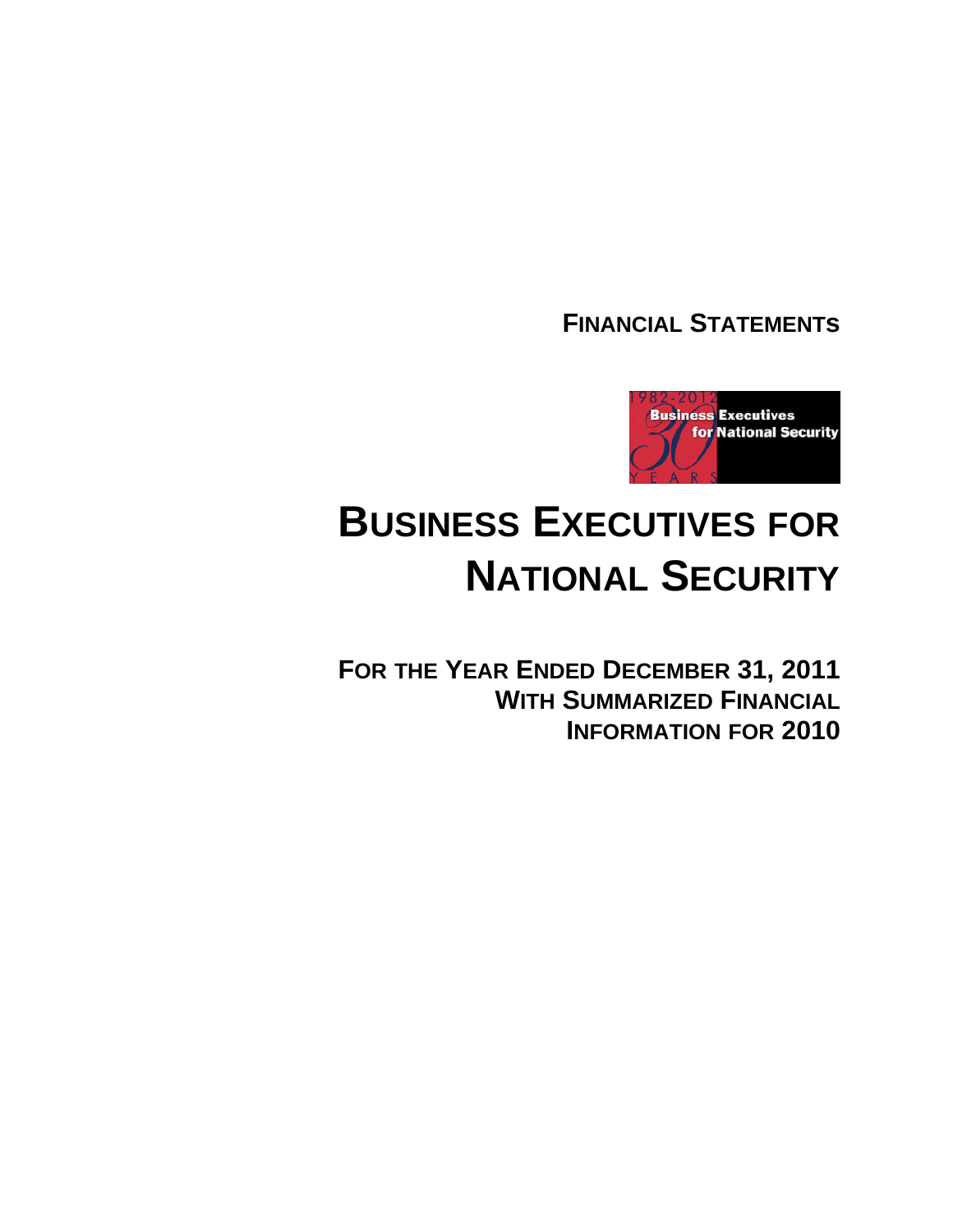# **CONTENTS**

|                    |                                                                                                                                           | <b>PAGE NO.</b> |
|--------------------|-------------------------------------------------------------------------------------------------------------------------------------------|-----------------|
|                    | <b>INDEPENDENT AUDITORS' REPORT</b>                                                                                                       | 2               |
| <b>EXHIBIT A -</b> | Statement of Financial Position, as of December 31, 2011, with<br>Summarized Financial Information for 2010                               | 3               |
| EXHIBIT B -        | Statement of Activities and Change in Net Assets, for the Year Ended<br>December 31, 2011, with Summarized Financial Information for 2010 | 4               |
| EXHIBIT C -        | Statement of Cash Flows, for the Year Ended December 31, 2011,<br>with Summarized Financial Information for 2010                          | 5               |
|                    | NOTES TO FINANCIAL STATEMENTS                                                                                                             | $6 - 11$        |
|                    | INDEPENDENT AUDITORS' REPORT ON SUPPLEMENTAL FINANCIAL INFORMATION                                                                        | 12              |
|                    | SCHEDULE 1 - Schedule of Functional Expenses, for the Year Ended December 31,<br>2011, with Summarized Financial Information for 2010     | $13 - 14$       |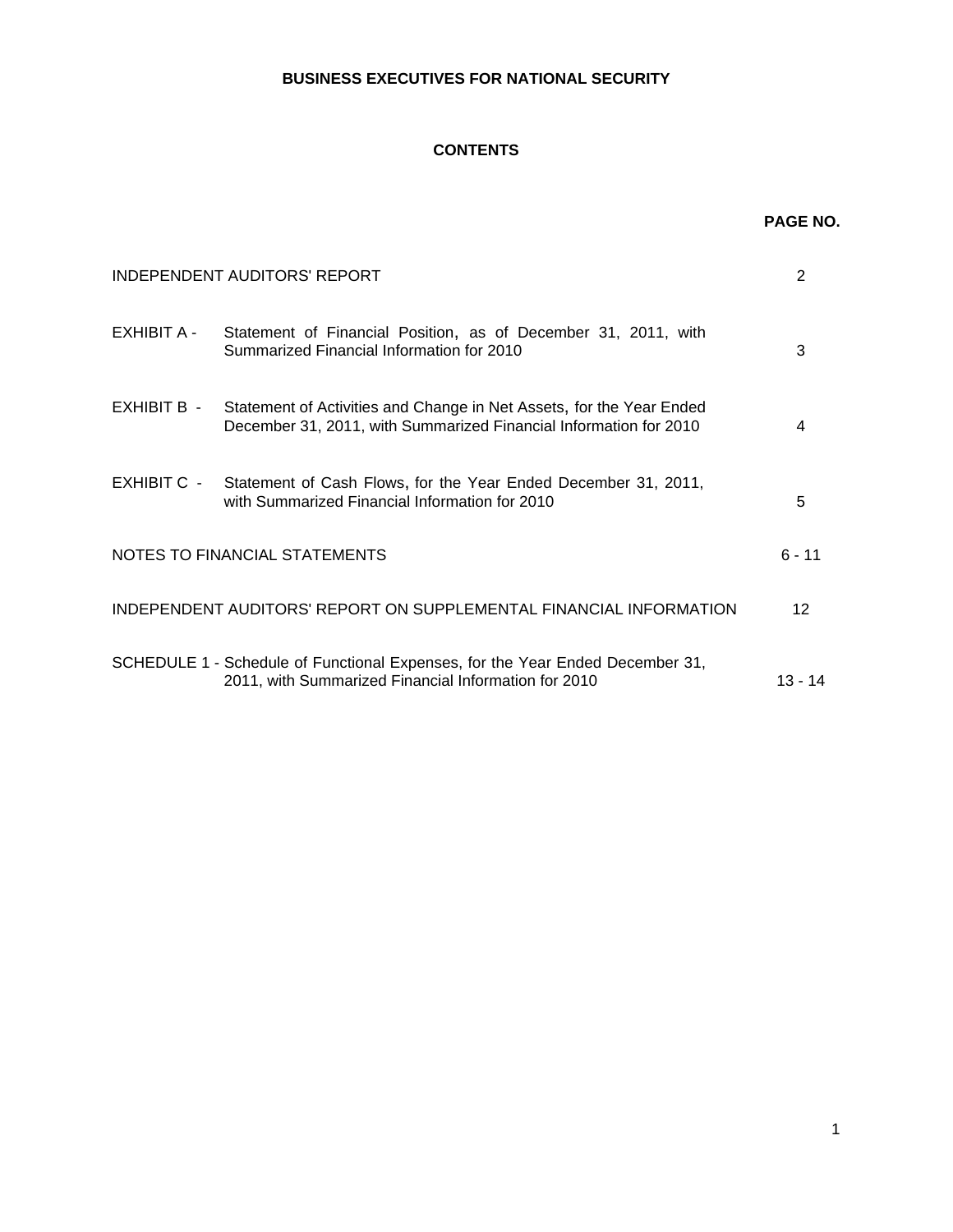

## **INDEPENDENT AUDITORS' REPORT**

To the Board of Directors Business Executives for National Security Washington, D.C.

We have audited the accompanying statement of financial position of the Business Executives for National Security (BENS) as of December 31, 2011, and the related statements of activities and change in net assets and cash flows for the year then ended. These financial statements are the responsibility of BENS's management. Our responsibility is to express an opinion on these financial statements based on our audit. The prior year summarized comparative information has been derived from BENS's 2010 financial statements and, in our report dated July 29, 2011, we expressed an unqualified opinion on those statements.

We conducted our audit in accordance with auditing standards generally accepted in the United States of America. Those standards require that we plan and perform the audit to obtain reasonable assurance about whether the financial statements are free of material misstatement. An audit includes consideration of internal control over financial reporting as a basis for designing audit procedures that are appropriate in the circumstances, but not for the purpose of expressing an opinion on the effectiveness of BENS's internal control over financial reporting. Accordingly, we express no such opinion. An audit also includes examining, on a test basis, evidence supporting the amounts and disclosures in the financial statements, assessing the accounting principles used and significant estimates made by management, as well as evaluating the overall financial statement presentation. We believe that our audit provides a reasonable basis for our opinion.

In our opinion, the financial statements referred to above present fairly, in all material respects, the financial position of BENS as of December 31, 2011, and its change in net assets and its cash flows for the year then ended in conformity with accounting principles generally accepted in the United States of America.

Gelman Roseaberg & Freedman

August 23, 2012

**4550 MONTGOMERY AVENUE ∙ SUITE 650 NORTH ∙ BETHESDA, MARYLAND 20814 (301) 951‐9090 ∙ FAX (301) 951‐3570 ∙ WWW.GRFCPA.COM \_\_\_\_\_\_\_\_\_\_\_\_\_\_\_\_\_\_\_\_\_\_\_\_\_\_\_**

**MEMBER OF CPAMERICA INTERNATIONAL, AN AFFILIATE OF HORWATH INTERNATIONAL MEMBER OF THE AMERICAN INSTITUTE OF CERTIFIED PUBLIC ACCOUNTANTS' PRIVATE COMPANIES PRACTICE SECTION**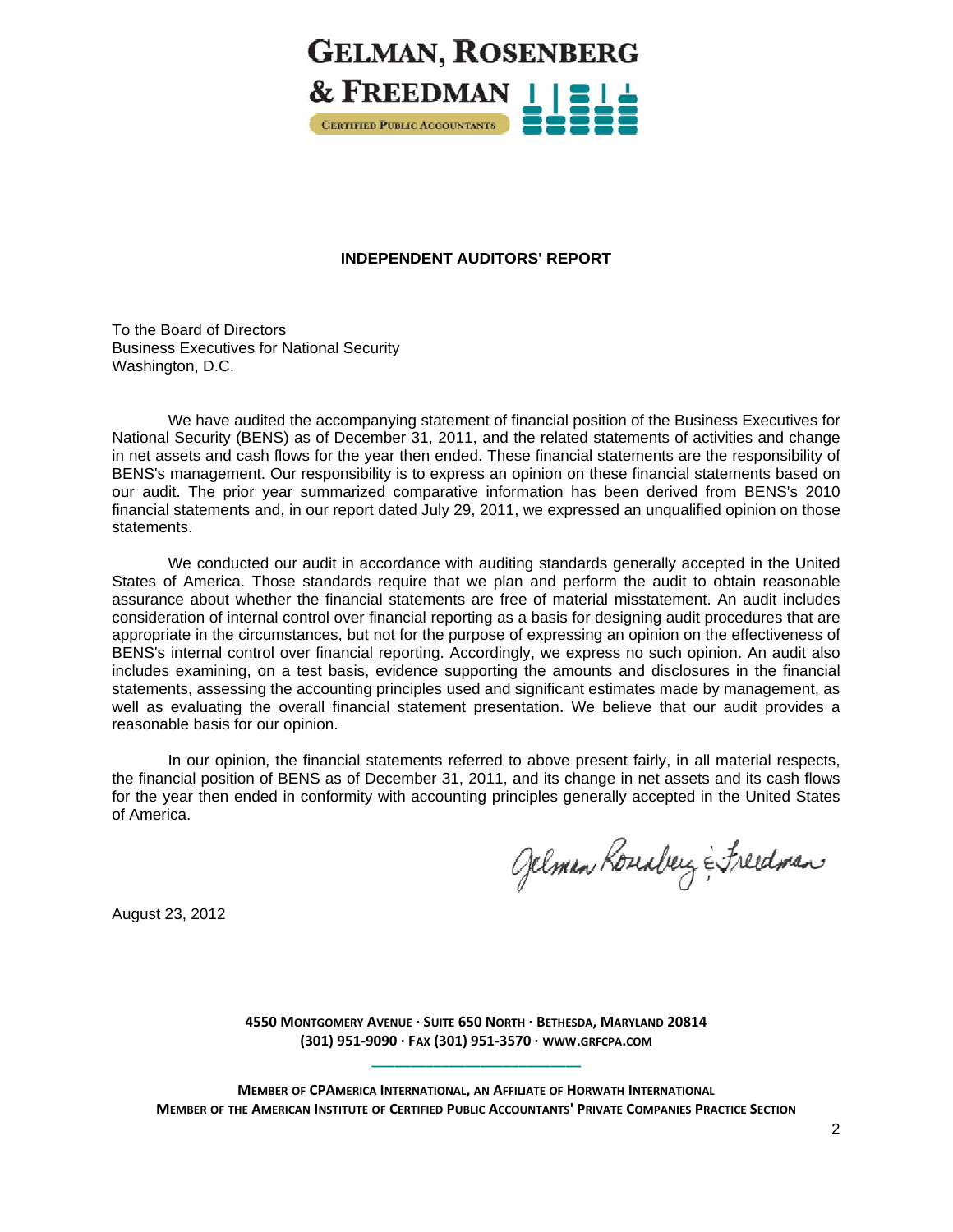## **STATEMENT OF FINANCIAL POSITION AS OF DECEMBER 31, 2011 WITH SUMMARIZED FINANCIAL INFORMATION FOR 2010**

## **ASSETS**

|                                                                                                     | 2011                                          | 2010                                       |
|-----------------------------------------------------------------------------------------------------|-----------------------------------------------|--------------------------------------------|
| <b>CURRENT ASSETS</b>                                                                               |                                               |                                            |
| Cash and cash equivalents<br>Investments (Note 5)<br>Accounts receivable<br>Prepaid expenses        | \$<br>4,846,445<br>499,172<br>1,460<br>95,687 | \$<br>5,368,748<br>40,964                  |
| <b>Total current assets</b>                                                                         | 5,442,764                                     | 5,409,712                                  |
| <b>FIXED ASSETS</b>                                                                                 |                                               |                                            |
| Equipment<br>Furniture<br>Leasehold improvements<br>Less: Accumulated depreciation and amortization | 188,982<br>100,189<br>37,879<br>(209, 705)    | 146,449<br>100,189<br>37,879<br>(170, 016) |
| Net fixed assets                                                                                    | <u>117,345</u>                                | 114,501                                    |
| <b>OTHER ASSETS</b>                                                                                 |                                               |                                            |
| Security deposits                                                                                   | 50,528                                        | 50,528                                     |
| <b>TOTAL ASSETS</b>                                                                                 | \$ 5,610,637                                  | \$ 5,574,741                               |
| <b>LIABILITIES AND NET ASSETS</b>                                                                   |                                               |                                            |
| <b>CURRENT LIABILITIES</b>                                                                          |                                               |                                            |
| Accounts payable and accrued expenses<br>Accrued vacation<br>Deferred rent abatement (Note 2)       | \$<br>164,792 \$<br>162,447<br>35,063         | 264,718<br>129,474<br>50,380               |
| <b>Total current liabilities</b>                                                                    | 362,302                                       | 444,572                                    |
| <b>LONG-TERM LIABILITIES</b>                                                                        |                                               |                                            |
| Deferred rent abatement, net of current portion (Note 2)                                            | 204,051                                       | 138,352                                    |
| <b>Total liabilities</b>                                                                            | 566,353                                       | 582,924                                    |
| <b>NET ASSETS</b>                                                                                   |                                               |                                            |
| Unrestricted (Note 3)<br>Temporarily restricted (Note 6)<br>Permanently restricted (Note 8)         | 3,378,586<br>365,569<br>1,300,129             | 3,053,475<br>638,213<br>1,300,129          |
| Total net assets                                                                                    | 5,044,284                                     | 4,991,817                                  |
| TOTAL LIABILITIES AND NET ASSETS                                                                    | 5,610,637                                     | \$<br>5,574,741                            |

See accompanying notes to financial statements. **3** 3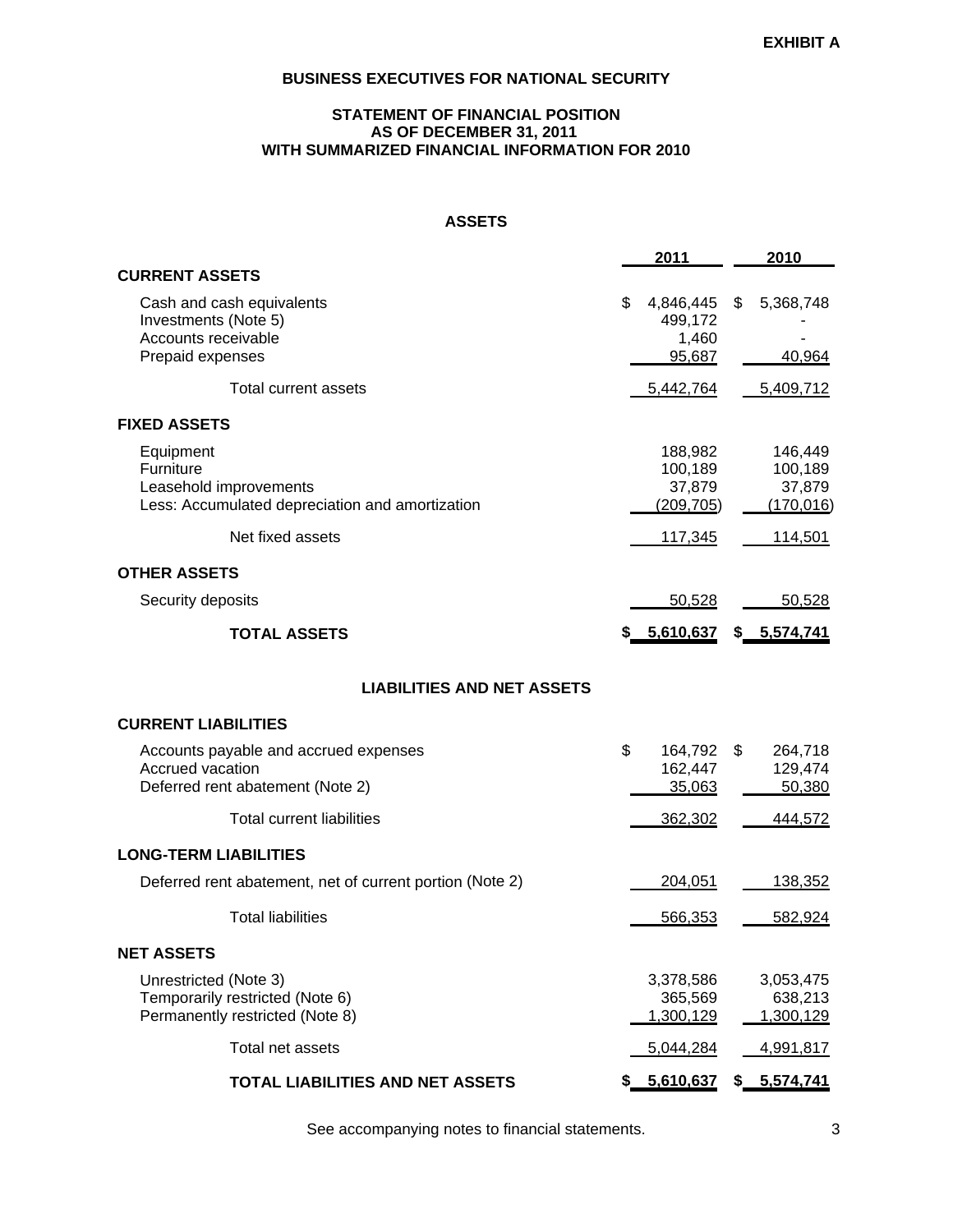## **STATEMENT OF ACTIVITIES AND CHANGE IN NET ASSETS FOR THE YEAR ENDED DECEMBER 31, 2011 WITH SUMMARIZED FINANCIAL INFORMATION FOR 2010**

|                                                         |                      | 2010              |                                  |                      |                         |
|---------------------------------------------------------|----------------------|-------------------|----------------------------------|----------------------|-------------------------|
|                                                         |                      |                   | <b>Temporarily Permanently</b>   |                      |                         |
|                                                         | <b>Unrestricted</b>  | <b>Restricted</b> | <b>Restricted</b>                | <b>Total</b>         | <b>Total</b>            |
| <b>REVENUE AND SUPPORT</b>                              |                      |                   |                                  |                      |                         |
| Contributions and grants                                | 4,750,511 \$<br>\$   | 674,293 \$        |                                  |                      | \$5,424,804 \$5,438,788 |
| Special event income                                    | 1,374,418            |                   |                                  | 1,374,418            | 2,207,618               |
| In-kind contributions                                   | 61,041               |                   |                                  | 61,041               | 55,382                  |
| Investment income                                       | 11,153               |                   |                                  | 11,153               | 17,326                  |
| Other revenue                                           | 10,809               |                   |                                  | 10,809               | 4,160                   |
| Net assets released from donor                          |                      |                   |                                  |                      |                         |
| restrictions (Note 7)                                   | 946,937              | (946, 937)        |                                  |                      |                         |
| Total revenue and                                       |                      |                   |                                  |                      |                         |
| support                                                 | 7,154,869            | (272, 644)        |                                  | 6,882,225            | 7,723,274               |
|                                                         |                      |                   |                                  |                      |                         |
| <b>EXPENSES</b>                                         |                      |                   |                                  |                      |                         |
| Program Services:                                       |                      |                   |                                  |                      |                         |
| <b>Meetings Program Development</b>                     |                      |                   |                                  |                      |                         |
| and Implementation                                      | 1,976,088            |                   |                                  | 1,976,088            | 1,415,243               |
| Policy Development and                                  |                      |                   |                                  |                      |                         |
| Implementation                                          | 1,860,624            |                   |                                  | 1,860,624            | 1,751,981               |
| <b>Warrior Gateway Project</b>                          | 844,056              |                   |                                  | 844,056              | 1,192,355               |
| <b>Business Force Development</b><br>and Implementation | 38,230               |                   |                                  | 38,230               | 464,527                 |
|                                                         |                      |                   |                                  |                      |                         |
| Total program                                           |                      |                   |                                  |                      |                         |
| services                                                | 4,718,998            |                   |                                  | 4,718,998            | 4,824,106               |
|                                                         |                      |                   |                                  |                      |                         |
| <b>Supporting Services:</b><br>Administration           |                      |                   |                                  |                      |                         |
|                                                         | 820,419<br>1,290,341 |                   |                                  | 820,419<br>1,290,341 | 844,080<br>1,878,762    |
| <b>Strategic Development</b>                            |                      |                   |                                  |                      |                         |
| Total supporting                                        |                      |                   |                                  |                      |                         |
| services                                                | 2,110,760            |                   |                                  | 2,110,760            | 2,722,842               |
|                                                         |                      |                   |                                  |                      |                         |
| <b>Total expenses</b>                                   | 6,829,758            |                   |                                  | 6,829,758            | 7,546,948               |
| Change in net assets                                    | 325,111              | (272, 644)        |                                  | 52,467               | 176,326                 |
| Net assets at beginning of year                         | 3,053,475            | 638,213           | 1,300,129                        | 4,991,817            | 4,815,491               |
|                                                         |                      |                   |                                  |                      |                         |
| <b>NET ASSETS AT END OF YEAR</b>                        | \$ 3,378,586         | \$                | 365,569 \$ 1,300,129 \$5,044,284 |                      | \$4,991,817             |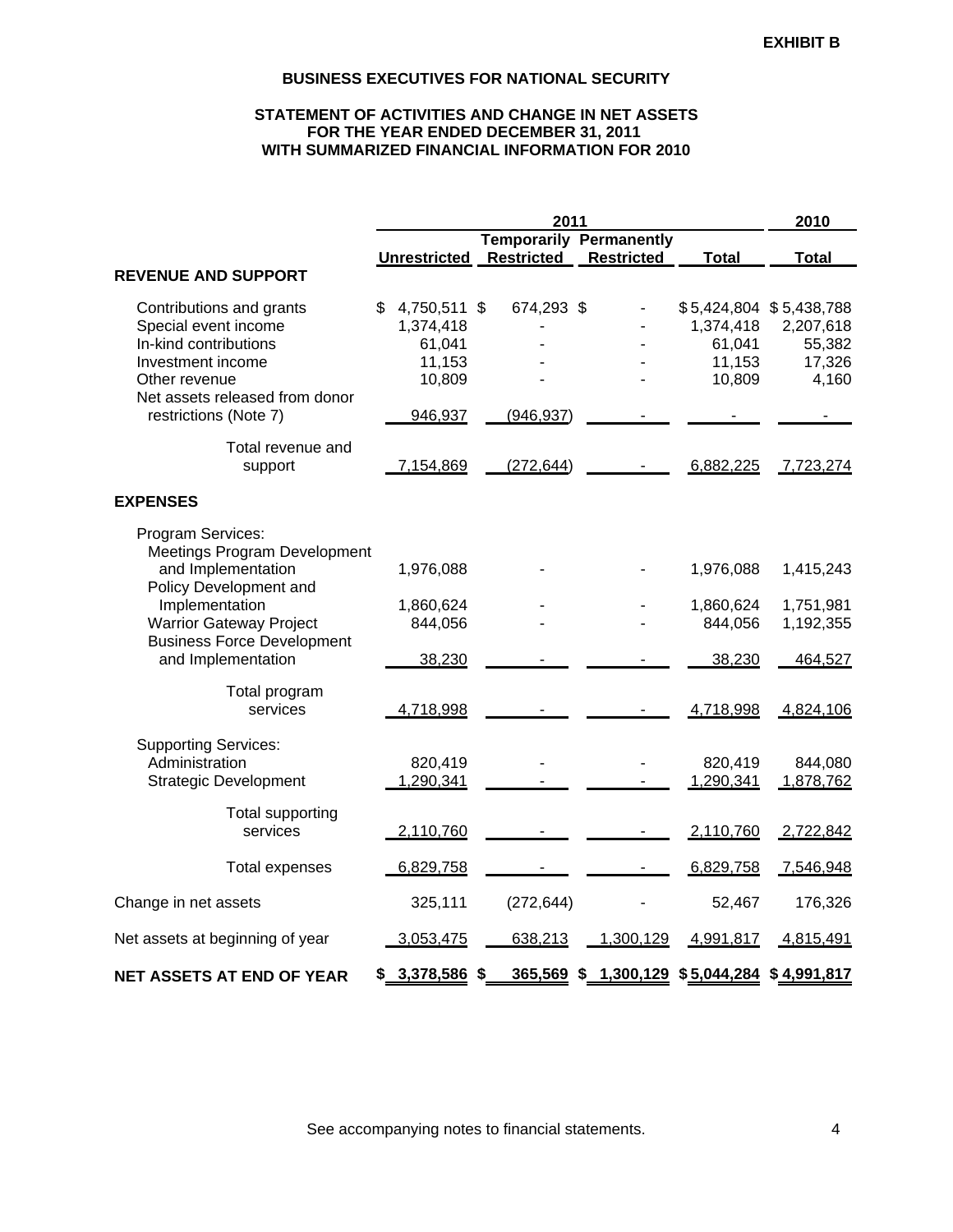## **STATEMENT OF CASH FLOWS FOR THE YEAR ENDED DECEMBER 31, 2011 WITH SUMMARIZED FINANCIAL INFORMATION FOR 2010**

|                                                                                                                                     |    | 2011                          | 2010                                       |  |
|-------------------------------------------------------------------------------------------------------------------------------------|----|-------------------------------|--------------------------------------------|--|
| <b>CASH FLOWS FROM OPERATING ACTIVITIES</b>                                                                                         |    |                               |                                            |  |
| Change in net assets                                                                                                                | \$ | 52,467                        | \$<br>176,326                              |  |
| Adjustments to reconcile change in net assets to<br>net cash provided by operating activities:                                      |    |                               |                                            |  |
| Depreciation and amortization<br>Net unrealized and realized losses on investments                                                  |    | 39,689<br>8,987               | 34,273                                     |  |
| (Increase) decrease in:<br>Accounts receivable<br>Prepaid expenses                                                                  |    | (1,460)<br>(54, 723)          | (7,026)                                    |  |
| Increase (decrease) in:<br>Accounts payable and accrued expenses<br>Accrued vacation<br>Deferred rent abatement<br>Deferred revenue |    | (99, 926)<br>32,973<br>50,382 | (47, 741)<br>(26, 861)<br>115,939<br>(794) |  |
| Net cash provided by operating activities                                                                                           |    | 28,389                        | 244,116                                    |  |
| <b>CASH FLOWS FROM INVESTING ACTIVITIES</b>                                                                                         |    |                               |                                            |  |
| Net purchases of investments<br>Purchases of equipment                                                                              |    | (508, 159)<br>(42, 533)       | (3,944)                                    |  |
| Net cash used by investing activities                                                                                               |    | (550, 692)                    | (3,944)                                    |  |
| Net (decrease) increase in cash and cash equivalents                                                                                |    | (522, 303)                    | 240,172                                    |  |
| Cash and cash equivalents at beginning of year                                                                                      |    | 5,368,748                     | 5,128,576                                  |  |
| <b>CASH AND CASH EQUIVALENTS AT END OF YEAR</b>                                                                                     | S  | 4,846,445                     | \$<br>5,368,748                            |  |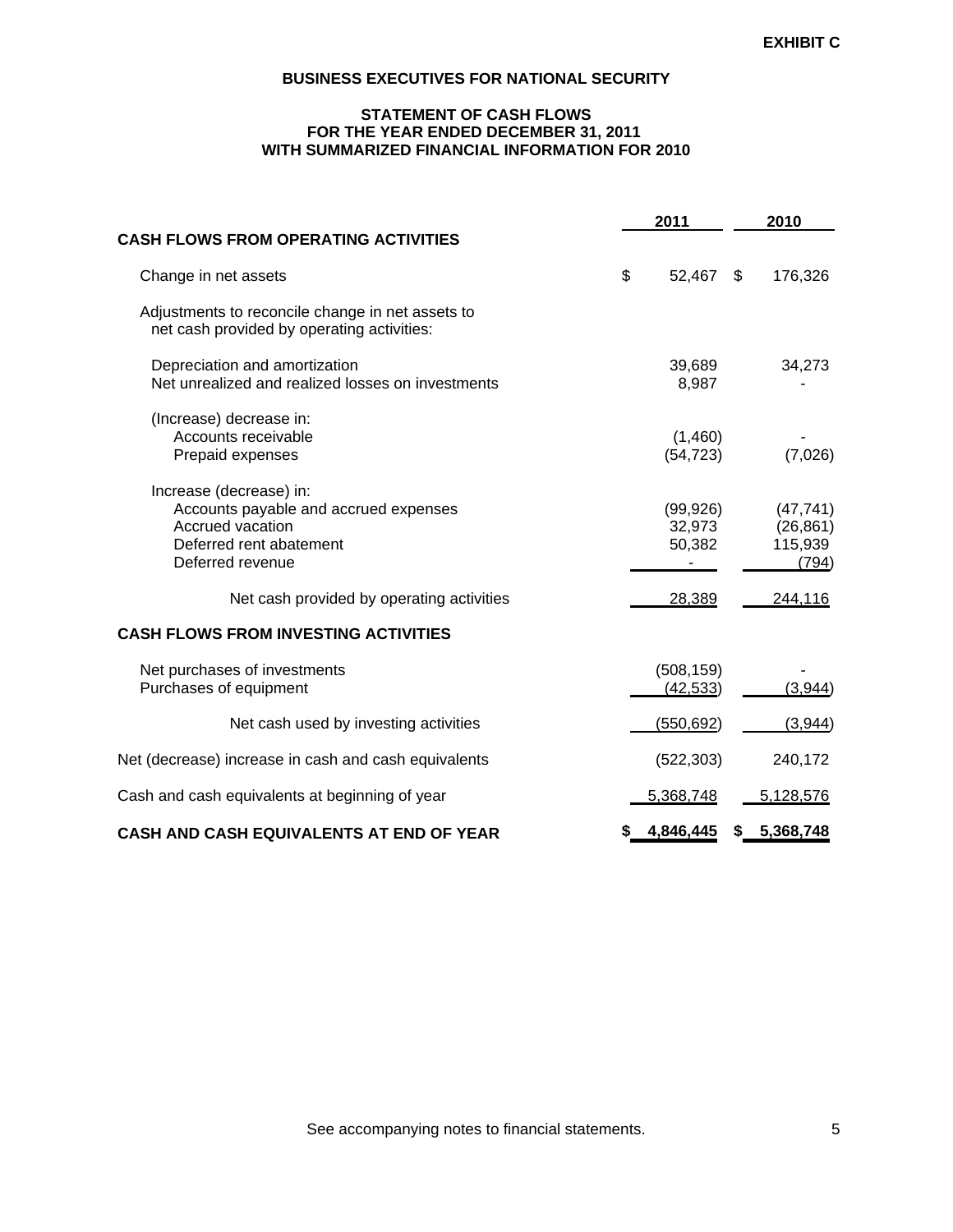#### **NOTES TO FINANCIAL STATEMENTS DECEMBER 31, 2011**

## **1. SUMMARY OF SIGNIFICANT ACCOUNTING POLICIES AND GENERAL INFORMATION**

Organization -

The Business Executives for National Security (BENS), formerly the Business Executives for National Security Education Fund, Inc., is a nonprofit organization incorporated in the District of Columbia. The purpose of BENS is charitable and educational, namely, to conduct nonpartisan public educational functions concerning national security issues.

Basis of presentation -

The accompanying financial statements are presented on the accrual basis of accounting, and in accordance with FASB ASC 958, *Not-for-Profit Entities*.

The financial statements include certain prior year summarized comparative information in total but not by net asset class. Such information does not include sufficient detail to constitute a presentation in conformity with generally accepted accounting principles. Accordingly, such information should be read in conjunction with BENS's financial statements for the year ended December 31, 2010, from which the summarized information was derived.

Cash and cash equivalents -

BENS considers all cash and other highly liquid investments with initial maturities of three months or less to be cash equivalents.

At times during the year, BENS maintains cash balances at a financial institution in excess of the Federal Deposit Insurance Corporation (FDIC) insurance limits. Management believes the risk in these situations to be minimal.

Accounts receivable -

Accounts receivable approximate fair value. Management considers all amounts to be fully collectible. Accordingly, an allowance for doubtful accounts has not been established.

Furniture, equipment and leasehold improvements -

BENS records furniture and equipment at cost. Furniture and equipment are depreciated or amortized on a straight-line basis over the estimated useful lives of the related assets, generally three to seven years. BENS has established a capitalization threshold policy of \$2,500. Leasehold improvements are amortized over the remaining life of the lease. The cost of maintenance and repairs is recorded as expenses are incurred.

Income taxes -

BENS is exempt from Federal income taxes under Section 501(c)(3) of the Internal Revenue Code. Accordingly, no provision for income taxes has been made in the accompanying financial statements. BENS is not a private foundation.

Uncertain tax positions -

In June 2006, the Financial Accounting Standards Board (FASB) released FASB ASC 740-10, *Income Taxes*, that provides guidance for reporting uncertainty in income taxes.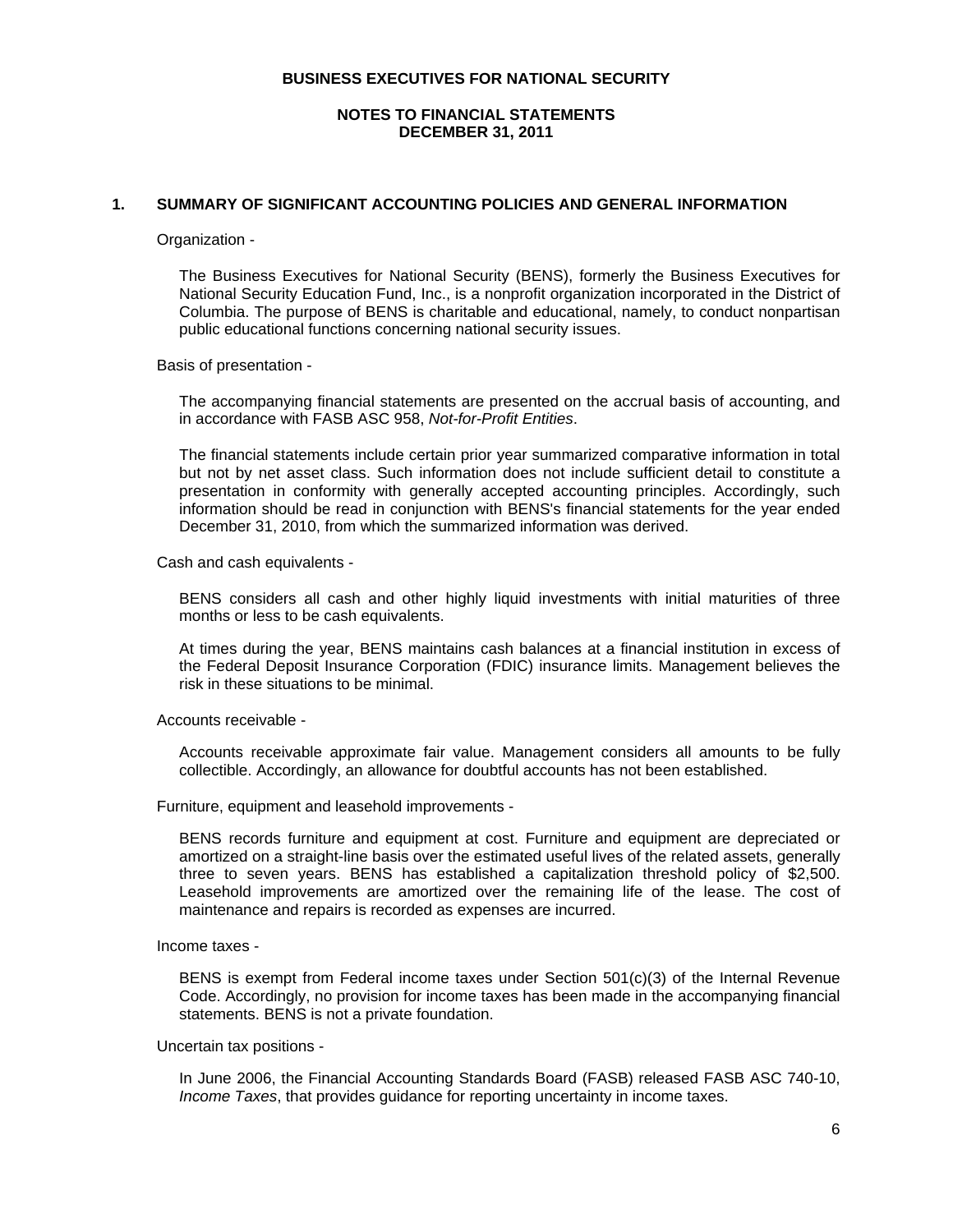#### **NOTES TO FINANCIAL STATEMENTS DECEMBER 31, 2011**

## **1. SUMMARY OF SIGNIFICANT ACCOUNTING POLICIES AND GENERAL INFORMATION (Continued)**

Uncertain tax positions (continued) -

For the year ended December 31, 2011, BENS has documented its consideration of FASB ASC 740-10 and determined that no material uncertain tax positions qualify for either recognition or disclosure in the financial statements. The Federal Form 990, *Return of Organization Exempt from Income Tax*, is subject to examination by the Internal Revenue Service, generally for three years after it is filed.

Net asset classification -

The net assets are reported in three self-balancing groups as follows:

- **Unrestricted net assets** include unrestricted revenue and contributions received without donor-imposed restrictions. These net assets are available for the operation of BENS and include both internally designated and undesignated resources.
- **Temporarily restricted net assets** include revenue and contributions subject to donorimposed stipulations that will be met by the actions of BENS and/or the passage of time. When a restriction expires, temporarily restricted net assets are reclassified to unrestricted net assets and reported in the Statement of Activities and Change in Net Assets as net assets released from restrictions.
- **Permanently restricted net assets** represent funds restricted by the donor to be maintained in-perpetuity by BENS. The permanently restricted net assets are described in Note 8.

#### Contributions and grants -

Unrestricted and temporarily restricted contributions and grants are recorded as revenue in the year notification is received from the donor. Temporarily restricted contributions and grants are recognized as unrestricted support only to the extent of actual expenses incurred in compliance with the donor-imposed restrictions and satisfaction of time restrictions. Temporarily restricted contributions and grants received in excess of expenses incurred are shown as temporarily restricted net assets in the accompanying financial statements.

Donated services and materials -

Donated services and materials are valued at fair market value. The value of services and materials donated to BENS for the years ended December 31, 2011 was \$61,041 and is reflected as an in-kind contribution in the Statement of Activities and Change in Net Assets. The corresponding expenses are recorded in the appropriate expense categories in the Schedule of Functional Expenses.

#### Use of estimates -

The preparation of financial statements in conformity with accounting principles generally accepted in the United States of America requires management to make estimates and assumptions that affect the reported amounts of assets and liabilities at the date of the financial statements and the reported amounts of revenue and expenses during the reporting period. Accordingly, actual results could differ from those estimates.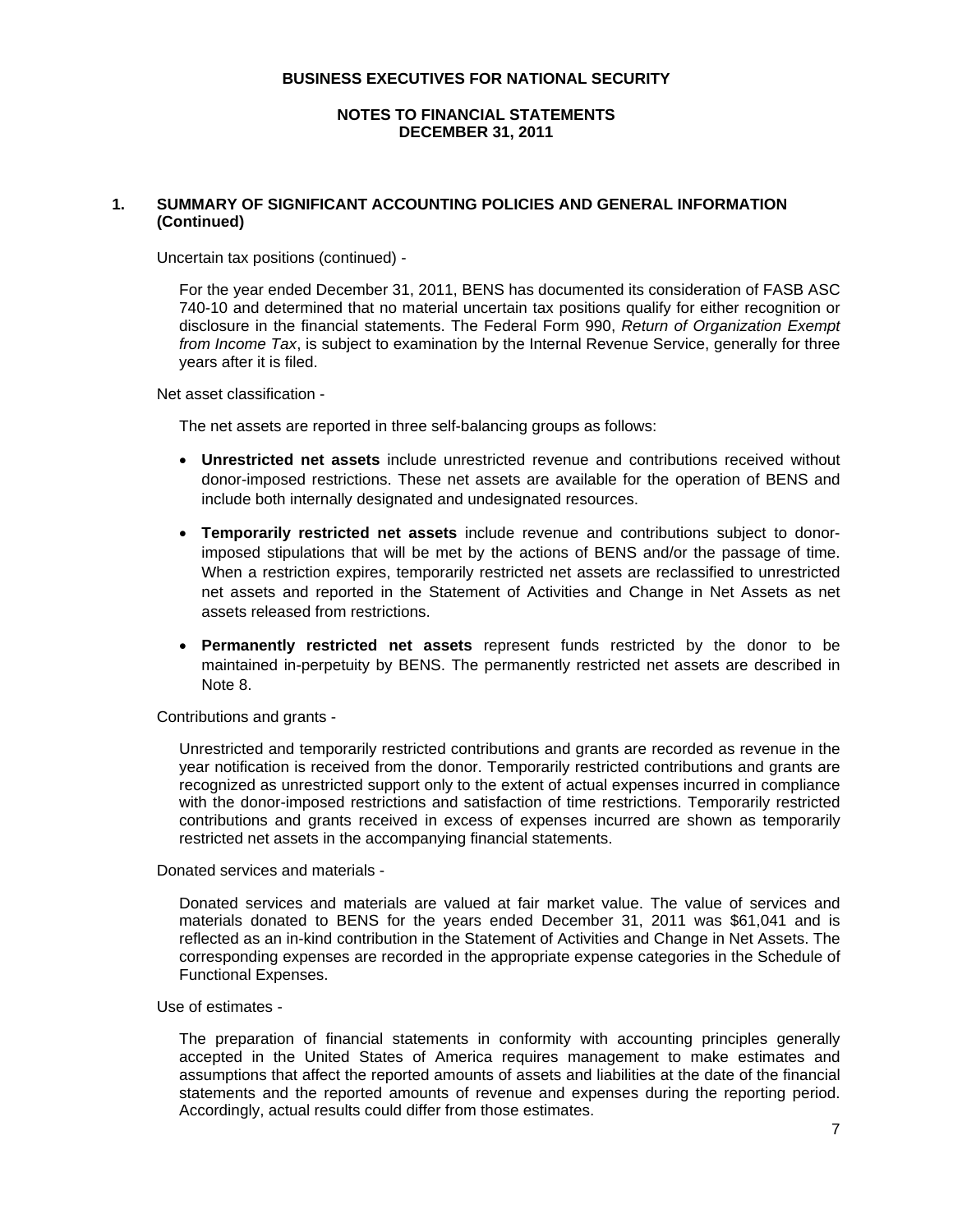#### **NOTES TO FINANCIAL STATEMENTS DECEMBER 31, 2011**

## **1. SUMMARY OF SIGNIFICANT ACCOUNTING POLICIES AND GENERAL INFORMATION (Continued)**

Functional allocation of expenses -

The costs of providing the various programs and other activities have been summarized on a functional basis in the Statement of Activities and Change in Net Assets. Accordingly, certain costs have been allocated among the programs and supporting services benefited.

## **2. COMMITMENTS**

Operating lease -

On March 26, 2009, BENS entered into a new lease for ten years and one month. The commencement date on the new lease was September 1, 2009. Thus, the lease expires on October 31, 2019. BENS's rent is to increase on a yearly basis by a factor of 3% per year. BENS is to receive rent abatements for months one and thirteen of the lease.

Accounting principles generally accepted in the United States of America require that the total rent commitment should be recognized on a straight-line basis over the term of the lease. Accordingly, the difference between the actual monthly payments and the rent expense being recognized for financial statement purposes is recorded as a deferred rent liability in the Statement of Financial Position.

Rental expense for 2011 totaled \$704,698.

BENS also has signed leases for various types of office equipment with lease terms of two to five years.

Future minimum payments are as follow:

## **Year Ended December 31,**

| Thereafter | 2,805,683<br>\$6,132,561 |
|------------|--------------------------|
| 2016       | 689,499                  |
| 2015       | 671,122                  |
| 2014       | 660,432                  |
| 2013       | 649,813                  |
| 2012       | 656,012                  |
|            |                          |

#### **3. BOARD DESIGNATED NET ASSETS**

A reserve fund, the Founders' Fund, has been established by the Board of Directors and contributions to this fund are Board restricted. In an emergency situation in which revenues are insufficient to meet financial commitments, the Chief Executive Officer (CEO) may request a draw from these reserves. Any disbursement of funds would require the approval of the Chairman of the Board and the Chairs of both the Executive and Finance Committees. All advances from the Founders' Fund must be restored as soon as funds, surplus to the budgetary needs of BENS, become available.

The balance of the Founders' Fund as of December 31, 2011 was \$1,162,014.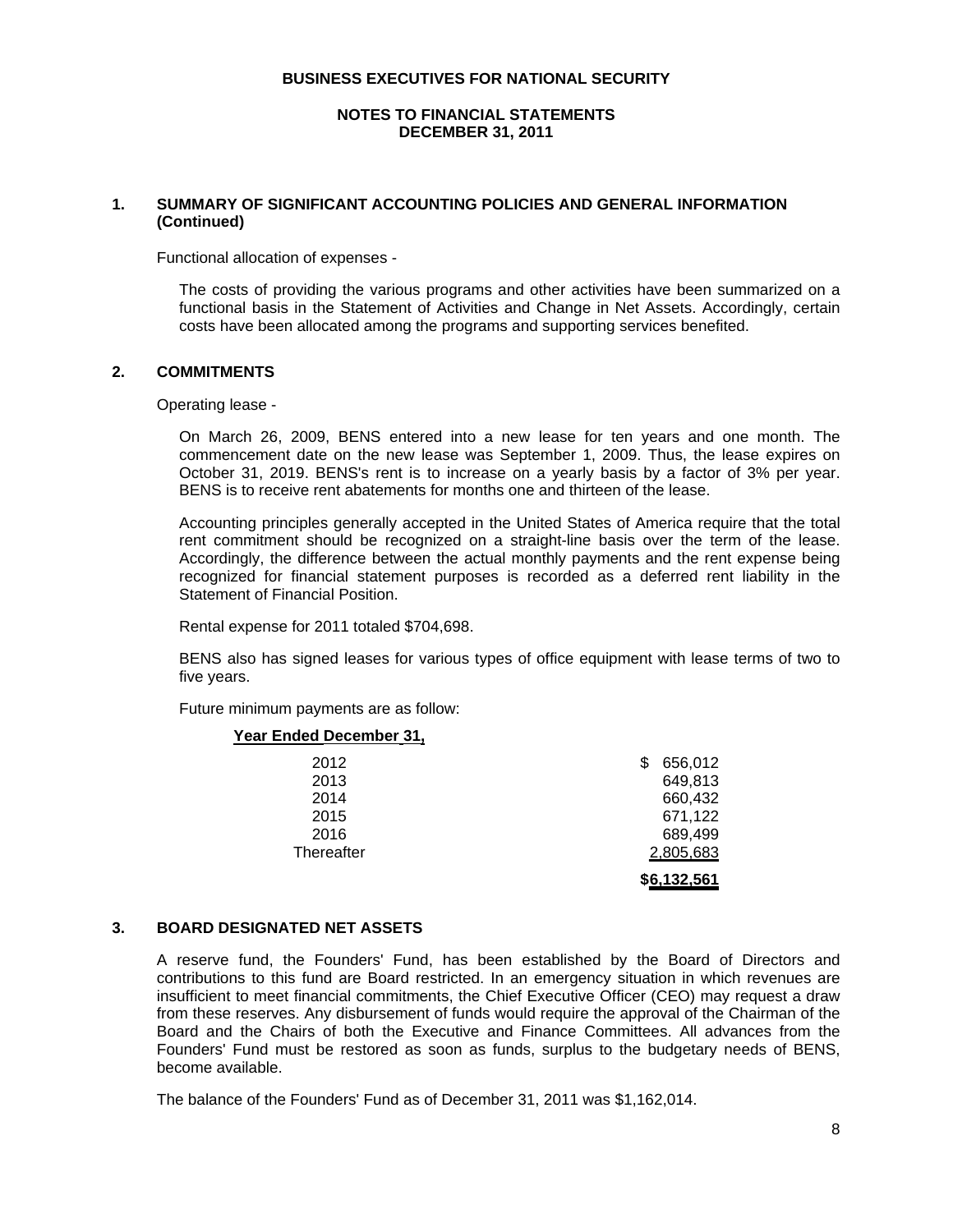#### **NOTES TO FINANCIAL STATEMENTS DECEMBER 31, 2011**

## **4. RETIREMENT PLAN**

BENS has a 401(k) plan for all employees. BENS contributes a four percent matching contribution for all participating employees. The employer's contribution for the year ended December 31, 2011 totaled \$82,453.

**Market**

## **5. INVESTMENTS**

Investments consisted of the following at December 31, 2011:

|                                                                                          | Mai Ret<br><b>Value</b>                            |
|------------------------------------------------------------------------------------------|----------------------------------------------------|
| Corporate bonds<br>Equities<br>Life insurance<br>Mutual funds<br>Certificates of deposit | \$<br>95,765<br>35<br>93,848<br>195,673<br>113,851 |
| <b>TOTAL INVESTMENTS</b>                                                                 | \$ 499,172                                         |
| Included in investment income are the following:                                         |                                                    |
| Interest and dividends<br>Unrealized loss<br>Realized loss                               | \$<br>20,140<br>(8, 444)<br>(543)                  |
| <b>TOTAL INVESTMENT INCOME</b>                                                           | 11,153                                             |

## **6. TEMPORARILY RESTRICTED NET ASSETS**

Temporarily restricted net assets consisted of the following at December 31, 2011:

| <b>Warrior Gateway Project</b>  | \$341,035 |
|---------------------------------|-----------|
| Strategic Development Data Base | 24,534    |
|                                 |           |

| TOTAL TEMPORARILY RESTRICTED NET ASSETS |  | \$365,569 |
|-----------------------------------------|--|-----------|
|-----------------------------------------|--|-----------|

# **7. NET ASSETS RELEASED FROM RESTRICTIONS**

The following is a summary of net assets which were released from donor restrictions by incurring expenses, which satisfied the restricted purposes specified by the donors:

| <b>Warrior Gateway Project</b> | \$ 846,471 |
|--------------------------------|------------|
| Strategic Database Development | 100,466    |

| <b>TOTAL NET ASSETS RELEASED FROM</b> |           |
|---------------------------------------|-----------|
| <b>RESTRICTIONS</b>                   | \$946.937 |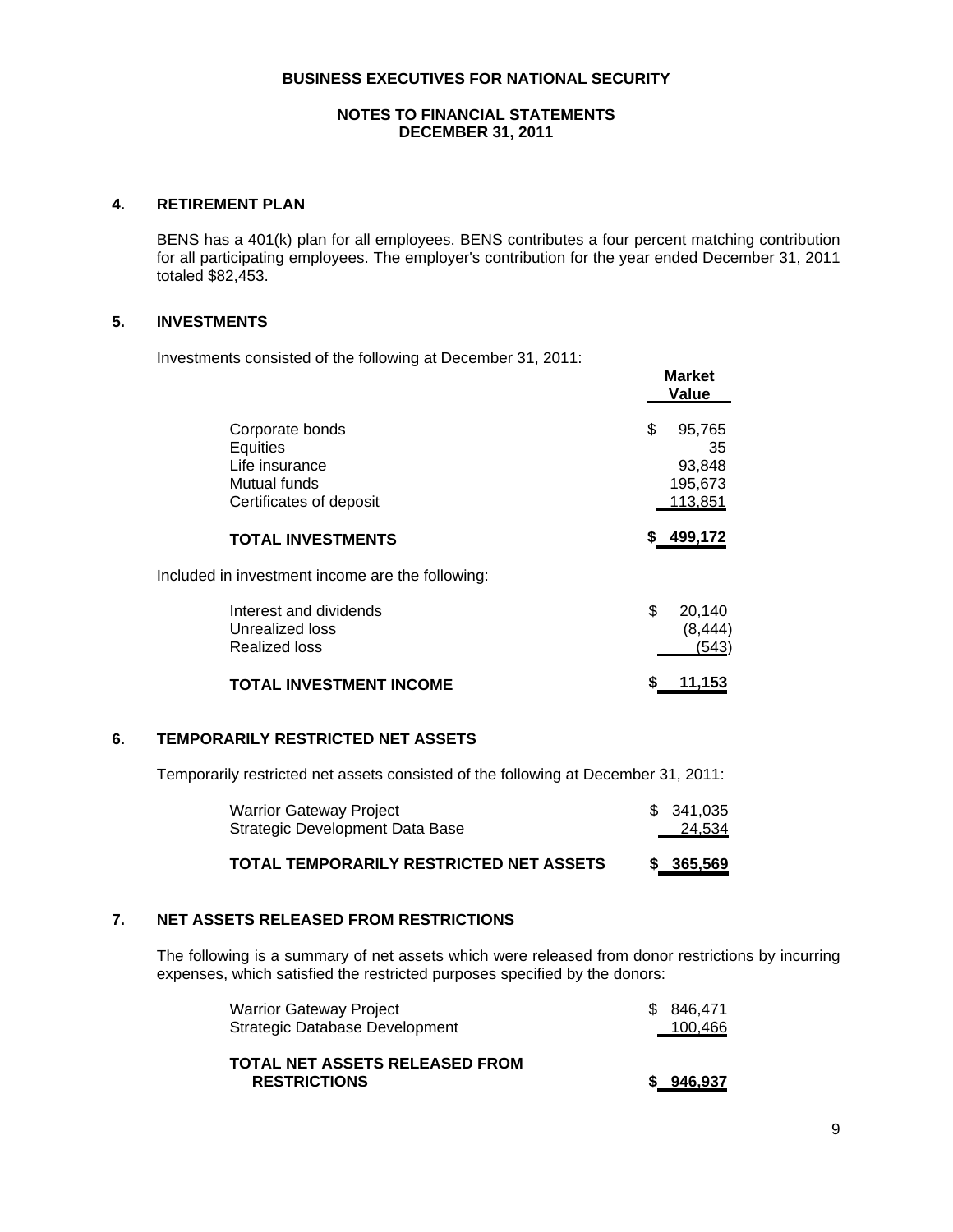#### **NOTES TO FINANCIAL STATEMENTS DECEMBER 31, 2011**

## **8. PERMANENTLY RESTRICTED NET ASSETS**

In 2006, BENS initiated an Endowment Fund in order to preserve the organization in-perpetuity. The Board of Directors has approved an Investment Policy Statement which governs the use of these contributions. Under this policy, any investment earnings of the fund are considered unrestricted, for general use by the organization.

At December 31, 2011, permanently restricted net assets totaled \$1,300,129.

## **9. FAIR VALUE MEASUREMENTS**

In accordance with FASB ASC 820, *Fair Value Measurements and Disclosures*, BENS has categorized its financial instruments, based on the priority of the inputs to the valuation technique, into a three-level fair value hierarchy. The fair value hierarchy gives the highest priority to quoted prices in active markets for identical assets or liabilities (Level 1) and the lowest priority to unobservable inputs (Level 3). If the inputs used to measure the financial instruments fall within different levels of hierarchy, the categorization is based on the lowest level input that is significant to the fair value measurement of the instrument.

Investments recorded in the Statement of Financial Position are categorized based on the inputs to valuation techniques as follows:

**Level 1.** These are investments where values are based on unadjusted quoted prices for identical assets in an active market BENS has the ability to access.

**Level 2.** These are investments where values are based on quoted prices for similar instruments in active markets, quoted prices for identical or similar instruments in markets that are not active, or model-based valuation techniques that utilize inputs that are observable either directly or indirectly for substantially the full-term of the investments.

Level 3. Inputs to the valuation methodology are unobservable and significant to the fair value measurement.

Following is a description of the valuation methodology used for investments measured at fair value. There have been no changes in the methodologies used at December 31, 2011.

- *Money Market Funds* Fair value is equal to the reported net asset value of the fund.
- *Common Stocks* Valued at the closing price reported on the active market in which the individual securities are traded.
- *U.S. Government Securities* Valued at the closing price reported on the active market in which the individual securities are traded.
- *Mutual Funds* The fair value is equal to the reported net asset value of the fund, which is the price at which additional shares can be obtained.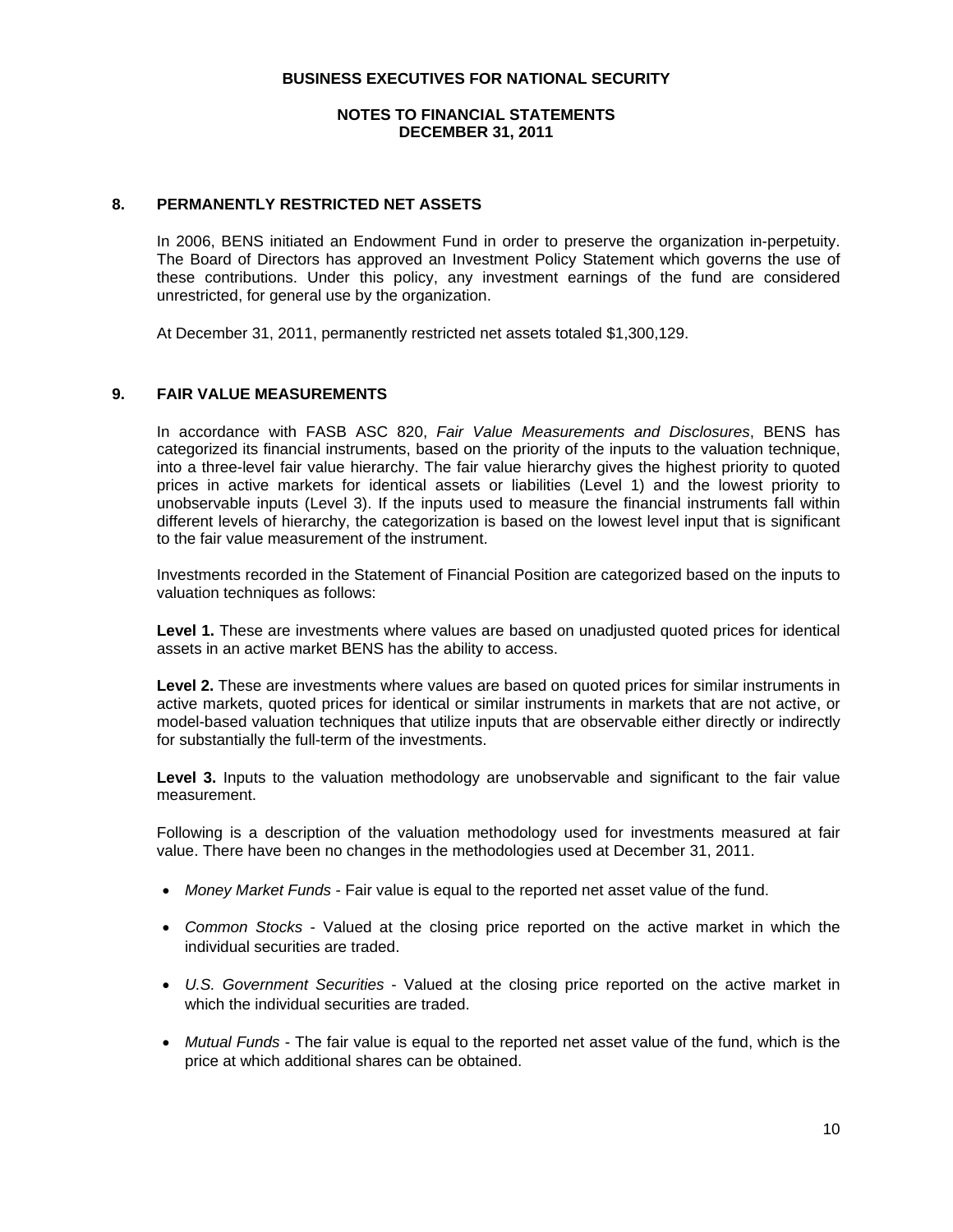## **NOTES TO FINANCIAL STATEMENTS DECEMBER 31, 2011**

## **9 FAIR VALUE MEASUREMENTS (Continued)**

Financial assets recorded in the Statement of Financial Position are categorized based on the inputs to the valuation technique as follows for the year ended December 31, 2011:

|                                    |    | Level 1   | Level 2                  | Level 3 | <b>Total</b><br>December 31,<br>2011 |
|------------------------------------|----|-----------|--------------------------|---------|--------------------------------------|
| <b>Asset Category: Investments</b> |    |           |                          |         |                                      |
| Corporate bonds                    | \$ | 95,765 \$ | ۰                        | \$<br>٠ | \$<br>95,765                         |
| Equities                           |    | 35        | -                        | ۰       | 35                                   |
| Life insurance                     |    | 93,848    | $\overline{\phantom{a}}$ | -       | 93,848                               |
| Mutual funds                       |    | 195,673   | -                        | -       | 195,673                              |
| Certificates of deposit            |    | 113,851   |                          |         | 113,851                              |
| <b>TOTAL</b>                       | S  | 499,172   |                          |         | 499,172                              |

## **10. SUBSEQUENT EVENTS**

In preparing these financial statements, BENS has evaluated events and transactions for potential recognition or disclosure through August 23, 2012, the date the financial statements were issued.

Subsequent to year-end, Warrior Gateway, Inc., an independent Virginia Corporation, is no longer an affiliate or a program of BENS. Under terms of the agreement, BENS will continue to serve as grant recipient until the earlier of Warrior Gateway, Inc. receiving its IRS 501(c)(3) letter or December 31, 2012.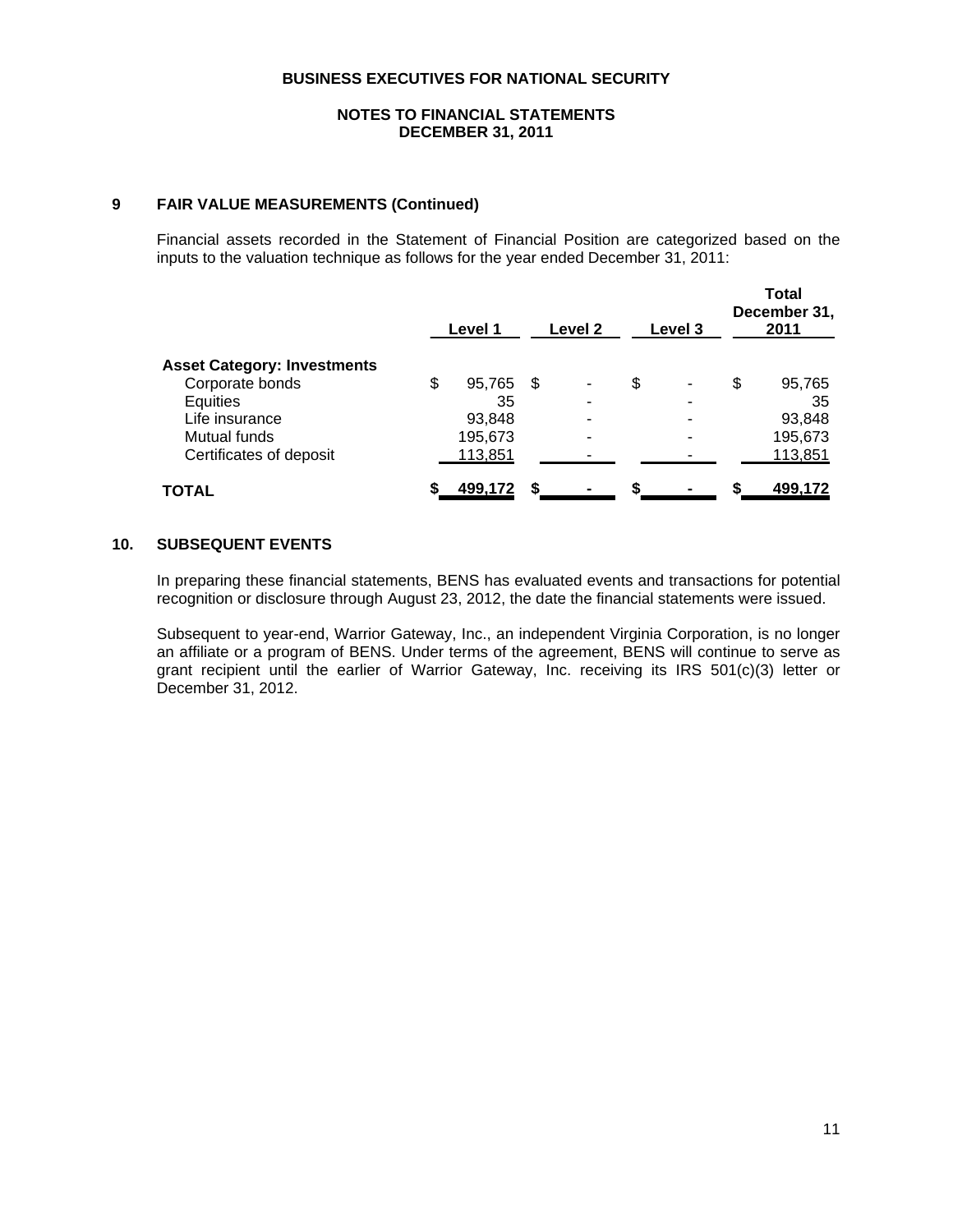

## **INDEPENDENT AUDITORS' REPORT ON SUPPLEMENTAL FINANCIAL INFORMATION**

To the Board of Directors Business Executives for National Security Washington, D.C.

We have audited the financial statements of the Business Executives for National Security as of and for the year ended December 31, 2011, and have issued our report thereon dated August 23, 2012, which contained an unqualified opinion on those financial statements. Our audit was conducted for the purpose of forming an opinion on the financial statements taken as a whole. The accompanying supplemental information is presented for purposes of additional analysis and are not a required part of the basic financial statements. Such information is the responsibility of management and was derived from and relates directly to the underlying accounting and other records used to prepare the financial statements. The information has been subjected to the auditing procedures applied in the audit of the financial statements and certain additional procedures, including comparing and reconciling such information directly to the underlying accounting and other records used to prepare the financial statements or to the financial statements themselves, and other additional procedures in accordance with auditing standards generally accepted in the United States of America. In our opinion, the information is fairly stated in all material respects in relation to the financial statements as a whole.

Gelman Roseaberg & Freedman

August 23, 2012

**4550 MONTGOMERY AVENUE ∙ SUITE 650 NORTH ∙ BETHESDA, MARYLAND 20814 (301) 951‐9090 ∙ FAX (301) 951‐3570 ∙ WWW.GRFCPA.COM \_\_\_\_\_\_\_\_\_\_\_\_\_\_\_\_\_\_\_\_\_\_\_\_\_\_\_**

**MEMBER OF CPAMERICA INTERNATIONAL, AN AFFILIATE OF HORWATH INTERNATIONAL MEMBER OF THE AMERICAN INSTITUTE OF CERTIFIED PUBLIC ACCOUNTANTS' PRIVATE COMPANIES PRACTICE SECTION**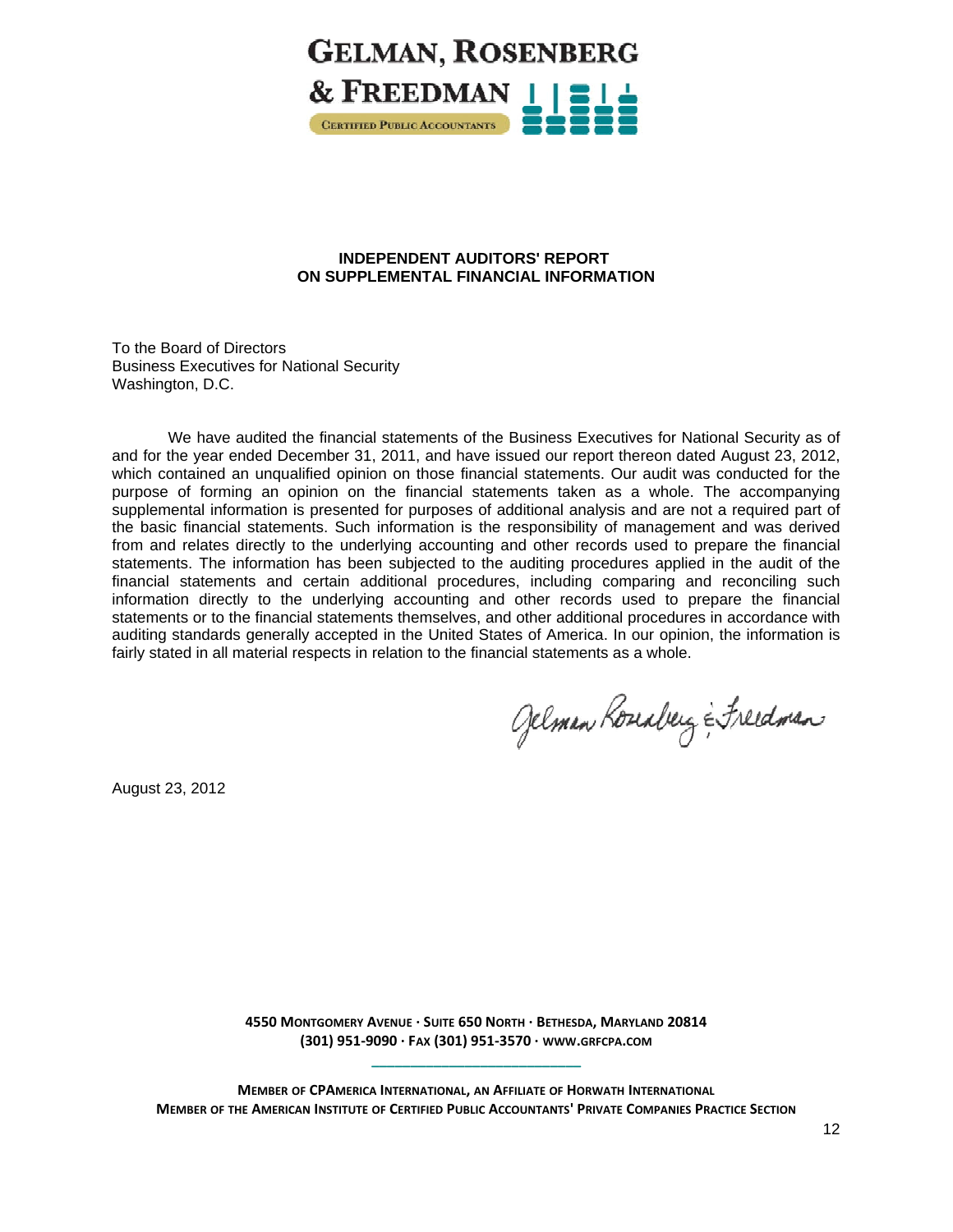# **WITH SUMMARIZED FINANCIAL INFORMATION FOR 2010 FOR THE YEAR ENDED DECEMBER 31, 2011 SCHEDULE OF FUNCTIONAL EXPENSES**

|                               |                                   |           |                                                                                                      |           |                                      | 2011                                                                 |
|-------------------------------|-----------------------------------|-----------|------------------------------------------------------------------------------------------------------|-----------|--------------------------------------|----------------------------------------------------------------------|
|                               |                                   |           |                                                                                                      |           |                                      | <b>Program Services</b>                                              |
|                               | <b>Meetings</b><br>Program<br>and |           | <b>Policy</b><br><b>Development</b><br><b>Development</b><br>and<br>Implementation<br>Implementation |           | <b>Warrior</b><br>Gateway<br>Project | <b>Business Force</b><br><b>Development</b><br>and<br>Implementation |
| <b>Salaries</b>               | \$                                | 1,059,322 | \$                                                                                                   | 1,139,590 | \$439,231                            | \$<br>28,593                                                         |
| Payroll taxes and employee    |                                   |           |                                                                                                      |           |                                      |                                                                      |
| benefits                      |                                   | 204,415   |                                                                                                      | 219,904   | 84,757                               | 5,518                                                                |
| Total salaries and employee   |                                   |           |                                                                                                      |           |                                      |                                                                      |
| expenses                      |                                   | 1,263,737 |                                                                                                      | 1,359,494 | 523,988                              | 34,111                                                               |
| Temporary help                |                                   | 10,372    |                                                                                                      | 11,158    | 4,301                                | 280                                                                  |
| Professional services         |                                   | 41,399    |                                                                                                      | 552       | 92,443                               |                                                                      |
| Advertising                   |                                   | 105       |                                                                                                      |           | 3,820                                |                                                                      |
| Postage                       |                                   | 13,623    |                                                                                                      | 14,656    | 5,649                                | 368                                                                  |
| Office supplies and equipment |                                   | 44,957    |                                                                                                      | 48,363    | 18,641                               | 1,213                                                                |
| Software licenses             |                                   |           |                                                                                                      |           |                                      |                                                                      |
| Printing                      |                                   | 7,680     |                                                                                                      | 8,262     | 3,184                                | 207                                                                  |
| Rent                          |                                   | 128,396   |                                                                                                      | 263,922   | 22,944                               | $\overline{\phantom{0}}$                                             |
| Telephone                     |                                   | 29,278    |                                                                                                      | 31,496    | 12,140                               | 790                                                                  |
| Repairs and maintenance       |                                   | 7,389     |                                                                                                      | 7,949     | 3,064                                | 199                                                                  |
| Travel and subsistence        |                                   | 154,634   |                                                                                                      | 35,960    | 120,290                              |                                                                      |
| Meetings                      |                                   | 235,103   |                                                                                                      | 36,495    | 17,276                               |                                                                      |
| Depreciation and amortization |                                   | 12,204    |                                                                                                      | 13,129    | 5,060                                | 329                                                                  |
| <b>Bank fees</b>              |                                   | 81        |                                                                                                      |           |                                      | ä,                                                                   |
| Dues and subscriptions        |                                   | 13,364    |                                                                                                      | 14,376    | 5,541                                | 361                                                                  |
| Employee development          |                                   | 5,228     |                                                                                                      | 5,624     | 2,168                                | 141                                                                  |
| <b>Business insurance</b>     |                                   | 7,109     |                                                                                                      | 7,647     | 2,948                                | 192                                                                  |
| Other                         |                                   | 1,429     |                                                                                                      | 1,541     | 599                                  | 39                                                                   |
| <b>TOTAL</b>                  | \$                                | 1,976,088 | \$                                                                                                   | 1,860,624 | \$844,056                            | \$<br>38,230                                                         |